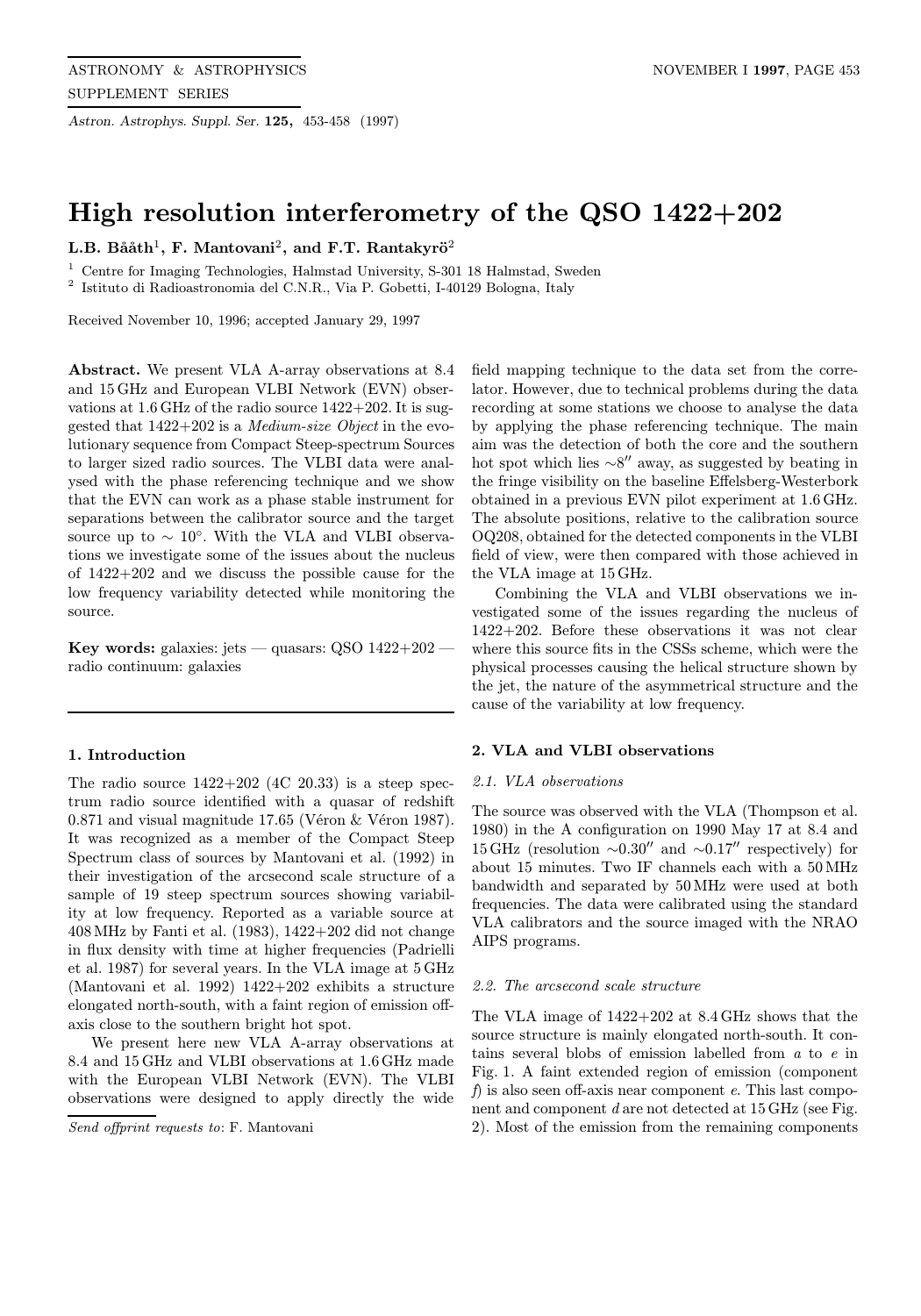is resolved out. Component e shows a ridge of emission along the major axis and the bright peak appears resolved in two components. Component b, unresolved at 8.4GHz shows here an extension in Position Angle (PA) ∼40◦. The brightness distribution can be fitted with a two Gaussian model. If the bright peak of emission in  $b$  is instead fitted with a single circular Gaussian model and then subtracted, the residual map shows 1−2mJy left south-west of the peak. So we believe that the extension is real.



Fig. 1. 8.4 GHz VLA. The beam is  $0.30'' \times 0.27''$  in PA  $50^{\circ}$ . The noise is  $0.06 \text{ mJy beam}^{-1}$ . Contours are at  $-0.2, 0.2, 0.4$ , 0.6, 0.8, 1, 2, 4, 8, 16, 32, 64, 128, 256 mJy beam<sup>−</sup><sup>1</sup>. The peak flux density is  $102.1 \text{ mJy beam}^{-1}$ . Component b is believed to be the core

Previous observations of 1422+202 made with MERLIN at 408MHz and with the VLA at 5GHz can be found in Mantovani et al. (1992). The three VLA images of 1422+202 at 5, 8.4 and 15GHz were convolved with the same circular Gaussian beam (FWHM  $0.5$ <sup>"</sup>). The spectral index distributions were obtained for two ranges,  $5\,\text{GHz} - 8.4\,\text{GHz}$  and  $8.4\,\text{GHz} - 15\,\text{GHz}$ . The spectral index is everywhere much steeper than 0.4 ( $S \propto \nu^{-\alpha}$ ). Some flattening of the slope is visible only for component  $b$ . We can say more about the spectral shape of the emission in b taking into account the MERLIN map at 408MHz.



Fig. 2. 15 GHz VLA map. The beam is  $0.17'' \times 0.15''$  in PA  $50^{\circ}$ . The noise is  $0.1 \text{ mJy beam}^{-1}$ . Contours are at  $-0.4$ , 0.4, 0.6, 0.8, 1, 2, 4, 8, 16, 32, 64 mJy beam<sup>-1</sup>. The peak flux density is 34.0 mJy beam<sup>−</sup><sup>1</sup>. A cross marks the position of the optical counterpart

There the component b was not detected, and we can put an upper limit of ∼5mJy to its emission. From the VLA convolved maps at 5, 8.4 and 15Hz we have 34, 26 and 15 mJy peak respectively, suggesting that 1422+202 has a Giga-Hz-peaked Spectrum core which peaks about 3−5 GHz. This is confirmed if we also plot the flux density of 15.1mJy we got at 1.6GHz from the VLBI map (see Table 1). Such a value fits with a curved spectral index peaking at  $\sim$ 4 GHz. The component b is believed to be the core of 1422+202.

The overall structure of the source is thus rather asymmetric, with a long collimated wiggling jet pointing south, no evidence at the detection limit of our maps of a counterjet, a weak nearby hot spot to north (component a) and a bright hot spot at the end of the jet on the opposite side (component  $e$ ). The jet major axis changes in PA several time along its path. The core, for example shows an extension in PA  $\sim 40^{\circ}$ , quite different from the PA of the ridge of emission in component e which is  $\sim -25^\circ$ . Thus we suggest that the jet is the projected image of a helical precessing jet.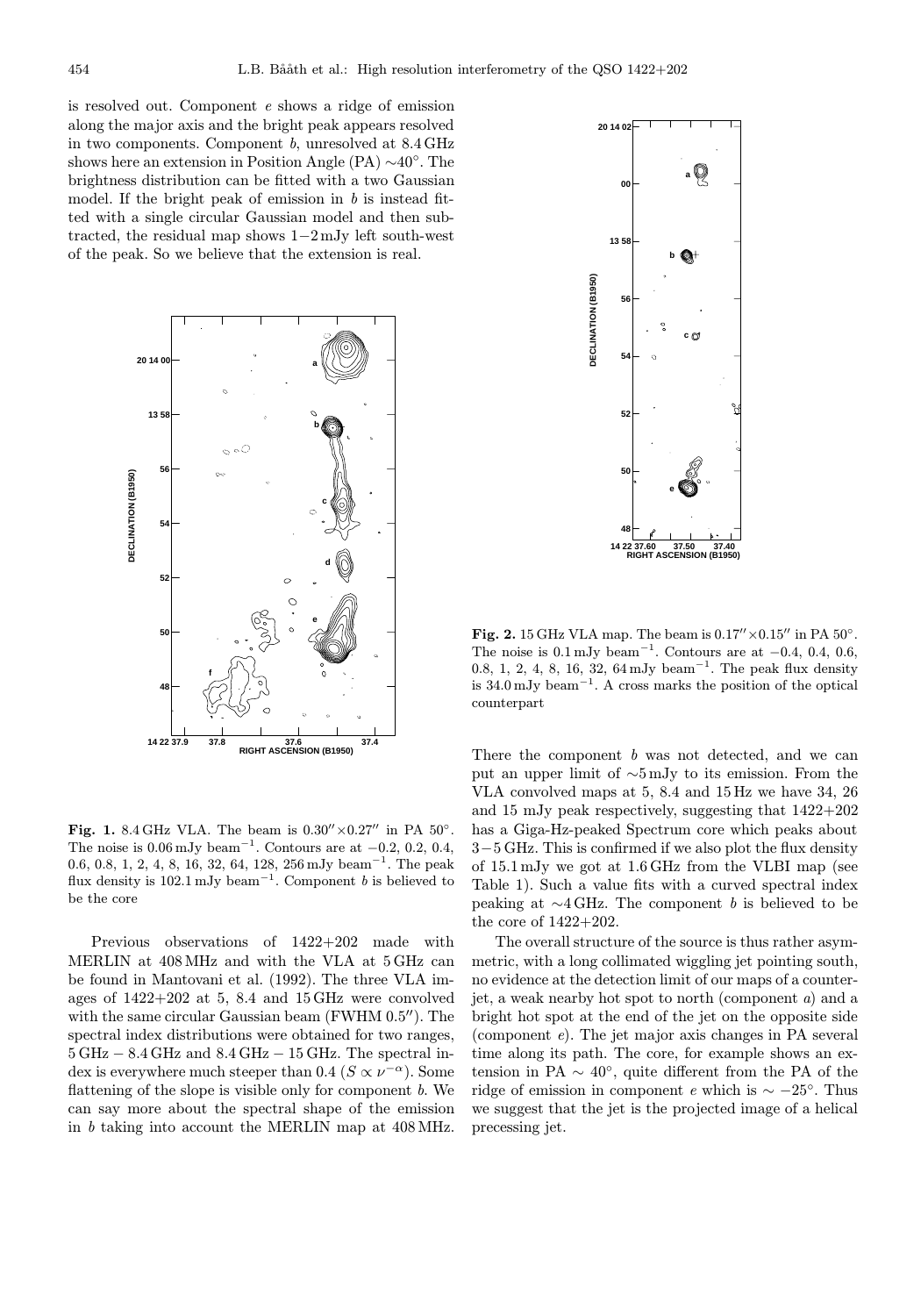# 2.3. VLBI observations

The VLBI observations were made at 1.6GHz on 1987 March 1 with the EVN recording with the MarkIIIA terminal in Mode B and standard setup. The source 1422+202 was tracked for about 11 hours together with the calibration source OQ208, observed for three scans, 13 min long each, regularly spaced over the experiment. The data recorded at each station were correlated at the MarkIII correlator of the Max-Planck-Institut für Radioastronomie.

The raw data output from the correlator, were read with the MK3IN-program (Bååth  $\&$  Mantovani 1991) and analysed with AIPS. Our aim was the detection and the imaging of the two components (the core and the south hot spot) separated by  $\sim8''$  detected during a VLBI pilot experiment with the short baseline Effelsberg–Westerbork. The wide field mapping technique described in Bååth (1991) could not be used directly for finding fringes. This technique requires a phase-cal signal in each independent IF-channel to allow the removal of the phase differences between the IF-channels in the postprocessing stage. Unfortunately, the phase-cal signal was not injected at all stations so we had to follows a different strategy. The fringes were searched with the task CALIB for each IF channel independently on the calibrator source OQ208. The solutions found for  $OQ$  208 were applied to  $1422+202$ , which is 9.6◦ away. This technique is equivalent to using a phase-cal signal, and allowed us to thereafter remove the single and multiband band delays on 1422+202. The multiband delays were fitted after averaging each IF over the frequency channels. In other words, the phase referencing technique, which usually requires to observe switching between the calibrator and the target source with a short duty cicle, was successfully applied even in this case where the calibration source was observed only three times.

The source 1422+202 was then imaged without obtaining any further fringe solution. It showed up with an absolute position which agrees with the VLA position. This will be discussed further in Sect. 3.2. The image had a well defined compact component coinciding with the expected position of the core. We then proceeded by fitting for station based phase offsets in order to further focus the image.

#### 2.4. The milliarcsecond scale structure

The VLBI map is shown in Fig. 3. The map was obtained by restoring the field with a coarse beam of  $0.15'' \times 0.15''$ . All the extended structure has been resolved out. Only two components were detected in the imaged field, almost aligned north-south, separated by  $\sim 8''$ . The main component lies in the area were the core of the source is. The second component is weaker and slightly extended. Its position coincides with that of the south hot spot seen in the VLA maps.



**b**

**20 14 00**

**13 58**

Fig. 3. 1.6 GHz VLBI map. The beam is  $0.15'' \times 0.15''$ . The noise is  $0.5 \,\mathrm{mJy \, beam}^{-1}$ . Contours are at  $-1.5$ , 1.5, 3, 5, 7, 9, 11, 13, 15, 17, 20 mJy beam<sup>-1</sup>. The peak flux density is 14.2 mJy beam<sup>−</sup><sup>1</sup>. A cross marks the position of the optical counterpart

#### 3. Results

## 3.1. The observational parameters

The observational parameters of the radio observations are summarized in Table 1.

## 3.2. Source position

The positions we obtained for the VLBI core component of  $1422+202$  are referred to those of OQ 208. Before making any comparisons between the VLA and VLBI positions one has to take the following issues into consideration.

– The differences between the positions used as input at the VLBI correlator and the VLA positions for OQ208 give (VLBI–VLA):  $\alpha$ (B1950.0)= 0.0133<sup>s</sup> and  $\delta$ (B1950.0) = 0.2909". This difference accounts for both the elliptical aberration ( $\sim 0.13''$  and  $\sim 0.18''$  in R.A. and Dec. respectively; see for example Aoki et al. 1983) and the difference between the VLBI reference frame and the VLA we derived  $(<0.05\pm0.3''$  rms in B1950.0 coordinates). The elliptical aberration had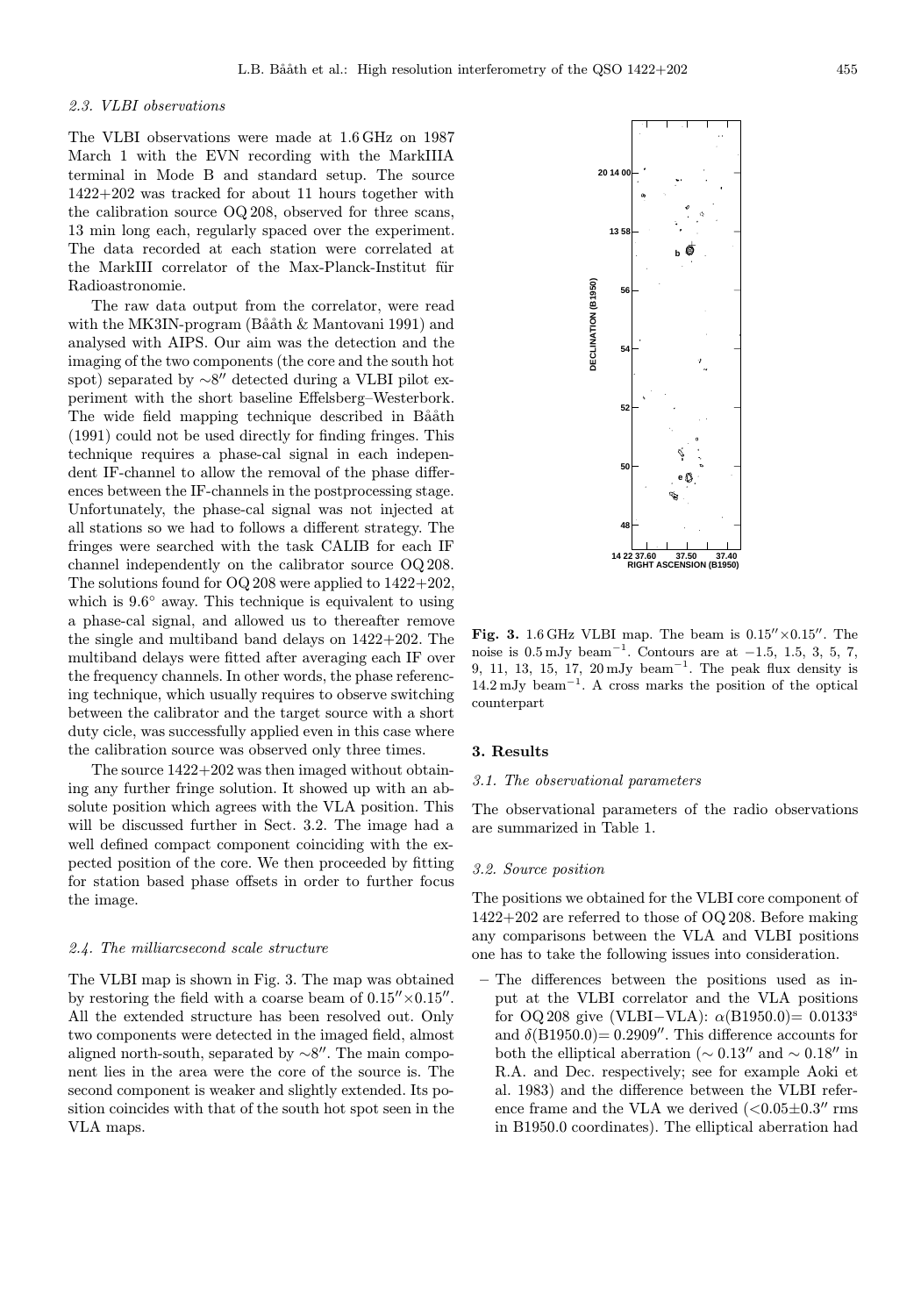Table 1. Observational parameters of 1422+202.  $\sigma_i$  is the rms noise in the total intensity map far from the source of the emission. The positions of the components have been estimated from two-dimensional Gaussian fits to the image. The peak flux densities are those at the pixel of maximum brightness and the integrated flux densities have been obtained by specifying small boxes around the components

| Array      | Date      | $\nu$ | Beam |      |                   | $\sigma_i$  | Comp.        |     | RA(1950) | $\overline{\text{DEC}}(1950)$ |    |    |       | $S_{\rm peak}$ | $S_{\rm tot}$ |
|------------|-----------|-------|------|------|-------------------|-------------|--------------|-----|----------|-------------------------------|----|----|-------|----------------|---------------|
| name       |           | (MHz) |      |      |                   | $\rm (mJy)$ |              | (h) | m        | (s)                           |    |    |       | (mJy)          | (mJy)         |
| <b>VLA</b> | 90 May 17 | 8415  | 0.30 | 0.26 | 50                | 0.06        | a            | 14  | 22       | 37.47                         | 20 | 14 | 00.44 | 28.6           | 85.6          |
|            |           |       |      |      |                   |             | b            | 14  | 22       | 37.51                         | 20 | 13 | 57.50 | 26.6           | 26.6          |
|            |           |       |      |      |                   |             | c            | 14  | 22       | 37.49                         | 20 | 13 | 54.68 | 7.3            | 19.4          |
|            |           |       |      |      |                   |             | d            | 14  | 22       | 37.48                         | 20 | 13 | 52.44 | 2.4            | 4.6           |
|            |           |       |      |      |                   |             | e            | 14  | 22       | 37.51                         | 20 | 13 | 49.39 | 100.1          | 206.9         |
|            |           |       |      |      |                   |             | f            | 14  | 22       | 37.75                         | 20 | 13 | 47.90 | 0.8            | 13.6          |
| VLA        | 90 May 17 | 14965 | 0.17 | 0.15 | 50                | 0.1         | a            | 14  | 22       | 37.47                         | 20 | 13 | 57.45 | 6.2            | 17.4          |
|            |           |       |      |      |                   |             | b            | 14  | 22       | 37.51                         | 20 | 13 | 57.51 | 15.1           | 18.7          |
|            |           |       |      |      |                   |             | $\mathbf{c}$ | 14  | 22       | 37.49                         | 20 | 13 | 54.68 | 1.7            | 2.3           |
|            |           |       |      |      |                   |             | e            | 14  | 22       | 37.51                         | 20 | 13 | 49.40 | 31.4           | 92.4          |
| <b>EVN</b> | 87 Mar 01 | 1.666 | 0.15 | 0.15 | $\qquad \qquad -$ | 0.5         | $\mathbf b$  | 14  | 22       | 37.49                         | 20 | 13 | 57.35 | 14.7           | 15.1          |
|            |           |       |      |      |                   |             | d            | 14  | 22       | 37.50                         | 20 | 13 | 49.62 | 5.2            | 7.4           |

to be corrected for, as source positions in b1950.0 coordinates were used in the correlator, which does not account for elliptical aberration.

– The positional accuracy for a VLA observation is estimated to be better than  $0.1''$  (Perley et al. 1982).

The cross in Figs. 2–3 marks the position of the optical counterpart for 1422+202 as given by Argue et al. (1973). Table 2 presents the differences between the VLBI, VLA15 GHz, and optical positions.

Table 2. Positional differences for the core and the south hot spot in 1422+202

| Regions            | $\Delta \alpha$ | Δδ      |
|--------------------|-----------------|---------|
|                    | [sec]           | [′′]    |
| $(VLA-VLBI)core$   | 0.02            | $+0.26$ |
| (VLA-VLBI)hot spot | 0.01            | $-0.22$ |
| VLAcore-Optical    | 0.02            | $-0.03$ |

We estimate the VLBI positional accuracy of 1422+202 to be about of the same order of magnitude as the  $VLA_{15\,\text{GHz}}$  positional accuracy. This means that the positions derived from the VLBI, VLA15 GHz, and optical observations do overlap inside the given errors.

# 4. Discussion

#### 4.1. Source structure

The inclusion of the quasar 1422+202 in the CSS class of source by Mantovani et al. (1992) was mainly based on its relatively small linear size of 43 kpc  $(H_0 =$ 

 $100 \text{ km s}^{-1} \text{ Mpc}^{-1}$  and on its overall spectral index in the radio band. Since it was clear we were dealing with a compact object the suggestion of 1422+202 as a candidate CSS was not considered a compelling choice in a period where the understanding of the CSSs class of object was growing. Moreover, the source exhibits a radio power of  $\sim$  5 10<sup>27</sup> W/Hz at 178 MHz which is comparable to the radio power found for the CSSs selected from the 3CR catalogue. On the other hand the linear size of 1422+202, exceeds the selection criteria (linear size  $\leq 15$  kpc) set by Fanti et al. (1995) in a paper in which the concept of a connection between CSSs and larger sized radio sources is introduced: the CSSs represent the early stage in an evolutionary sequence. Following the line of their work, we can think of  $1422+202$  as a *Medium-size Object* having an asymmetric structure.

The core fractional luminosity is  $\sim 4\%$ , a value consistent with the median value found for both CSSs and large size radio quasars. Relativistic boosting might be present in the core. However, only a weak and short jet coming out from the core is detected in the  $VLA_{15 \text{ GHz}}$ observation and it is not seen in the VLBI image, suggesting that the sub-arcsecond jet is not boosted. So, if we assume the average velocity of growth of  $\sim 0.02c$  for Medium-size Symmetric Object as in Fanti et al. (1995) the time required to grow for  $1422+202$  will be  $\geq 0.7$   $10^7$ years, larger than the CSSs age in the youth scenario.

The jet dominates the arcsecond scale structure of 1422+202 at 5 and 8.4 GHz. The major axis Position Angle of the various components along the thin collimated jet indicates a possible helical shape. The origin of such a structure might be intrinsic to the core region or due to physical processes in the jet. Bends along the jet might be caused by interaction between the jet flow and dense gas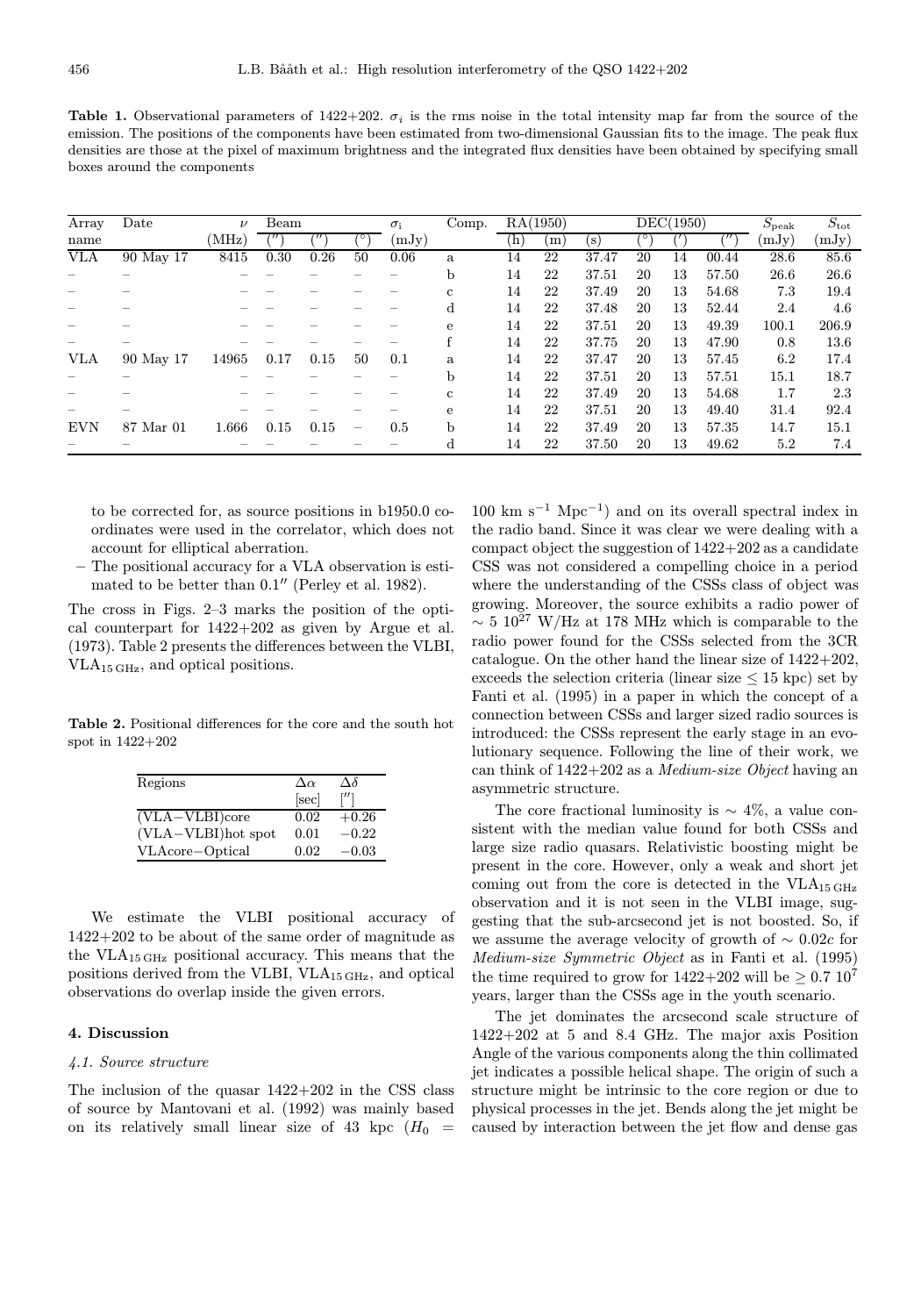clouds or could be the result of interference shocks in the plasma going down the jet (Hardee 1990). Such interactions can also brighten the emission. However, if the bends are formed by the former model we should see the effect of the interaction on the polarized emission. There is just a marginal indication of a difference in depolarization between the two sides of the source and the Faraday rotation of individual components is negligible going from 8.4 GHz to 5 GHz (Mantovani et al., in preparation). This lack also excludes frustration as an explanation for the asymmetric structure. The asymmetry is then the result of an intrinsic process.

The spectral index in 1422+220 is everywhere steeper than 0.4. The core area has a spectrum which is flatter than the spectrum along the jet and at both the hot spot regions. The core shows a Giga-Hz-Peaked spectral index with the peak of emission at about 4 GHz. On the other hand, the resolution achieved by mapping the source with the VLA, did not allow to isolate the hot spots from the surrounding source structure. Their spectral indices are quite steep  $(\alpha 1.0 - 1.6)$ . Similar values were also found by Lonsdale & Barthel (1984) for 3C 205 and by Carilli et al. (1992) for the high frequency part of the spectral index in both the hot spots of Cygnus A.

## 4.2. Low frequency variability

The variability reported for 1422+202 at low frequency in monitoring observations (Bondi et al. 1994) has probably an origin extrinsic to the source. Refractive scintillation (Rickett 1986) can produce a variation of a few percent in flux density at frequencies  $\langle 1 \text{ GHz} \rangle$  in sources with compact bright structures similar to the hot spot found in 1422+202. The source has a scintillation index of 0.018 (Bondi et al. 1994). Since the source is not point like, a compact component responsible for the refractive scintillation should be present inside its structure. Assuming a component which is  $2 - 3$  Jy in flux density at 408 MHz (the total mean flux of the source is  $\sim$ 5 Jy), the scintillation index (rms flux density variation mean flux density ratio) will be  $0.04 - 0.03$ . The refractive scintillation theory (Rickett 1986) suggests that there is a correlation between the scintillation index, the galactic latitude and the source size. If we take a gaussian component as a simple case, from Fig. 4 of Spangler et al. (1993) we can derive a component size ∼30 mas. The south hot spot has a component detected in our VLBI 18 cm observations which has a spectral index that extrapolated gives  $2 - 3$  Jy of flux density at 408 MHz. This might explain the low frequency variability detected for 1422+202 as due to an extrinsic mechanism, a point of view which is supported by the lack of flux density variation at frequencies >2GHz. However, this hot spot would have to have unusual properties among hot spots found in radio galaxies, which usually show angular sizes of the order of 200 mas. A VLBI observation at low frequency is needed to confirm the existence of such a component.

#### 4.3. Phase referencing technique

The successful application of the phase referencing technique to the source 1422+202 allowed the detection of two components with absolute positions, relative to OQ208, corresponding to the core region and to the south hot spot region of the radio source. This experiment was not designed as a pure astrometric one, with short duty cycle in switching between the reference and target source. Despite the fact that the reference source was observed for just three 13 minutes scans all along the 11 hours tracking of the target source, this experiment shows that the EVN can work as a phase stable instrument at 1.6 GHz for separation up to  $\sim 10^{\circ}$  between the sources and the reference calibrator.

The positional accuracy of  $\sim 200$  mas is much worse than that usually achieved in astrometric experiments which is at  $\mu$  arcsec level. However, the method can be extended to the cases where it is difficult to design a specific astrometric experiment.

Acknowledgements. F.M. thanks the Director, Onsala Space Observatory and L.B.B thanks the Director, Istituto di Radioastronomia, for their hospitality during periods when parts of the work presented here were done. We also like to thanks the correlator staff of the Max-Planck-Institut für Radioastronomie. The Onsala Space Observatory at the Chalmers University of Technology is the Swedish National Facility for Radioastronomy. The VLBI project at Onsala is supported by the Swedish National Science Foundation under grant F-FU 4876-302. Fredrik. T. Rantakyrö acknowledges support for his research by the European Union under contract ERBCHGECT920011. The National Radio Astronomy is operated by Associated Universities Incorporated under cooperative agreement with the National Science Foundation. AIPS is the NRAO's Astronomical Image Processing System.

#### References

Aoki S., Sˆoma M., Kinishita H., Inoue K., 1983, A&A 128, 263 Argue A.N., Kenworthy C.N., Stewart P.M., 1973, ApJ 14, L99

- Bååth L.B., 1991, in: Cornwell T.J. & Perley R.A. (eds.) IAU Colloquium No. 131 Radio Interferometry Theory, Techniques and Applications, Astr. Soc. Pacif. Conf. Ser. 19, Astr. Soc. Pacif., San Francisco, p. 321
- Bååth L.B., Mantovani F., 1991, in: Cornwell T.J. & Perley R.A. (eds.) IAU Colloquium No. 131 Radio Interferometry Theory, Techniques and Applications, Astr. Soc. Pacif. Conf. Ser. 19, Astr. Soc. Pacif., San Francisco, p. 298
- Bondi M., Padrielli L., Gregorini L., Mantovani F., Shapirovskaya N., Spangler S., 1994, A&A 287, 390
- Carilli C.L., Perley R.A., Dreher J.W., Leahy J.P., 1991, AJ 383, 554
- Fanti C., Fanti R., Dallacasa D., Schilizzi R.T, Spencer R.E, Stanghellini C., 1995, A&A 302, 317
- Hardee P.E., 1990, in: Parsec-scale radio jets, Zensus J.A., Pearson T.J. (eds.). Cambridge University Press, p. 282